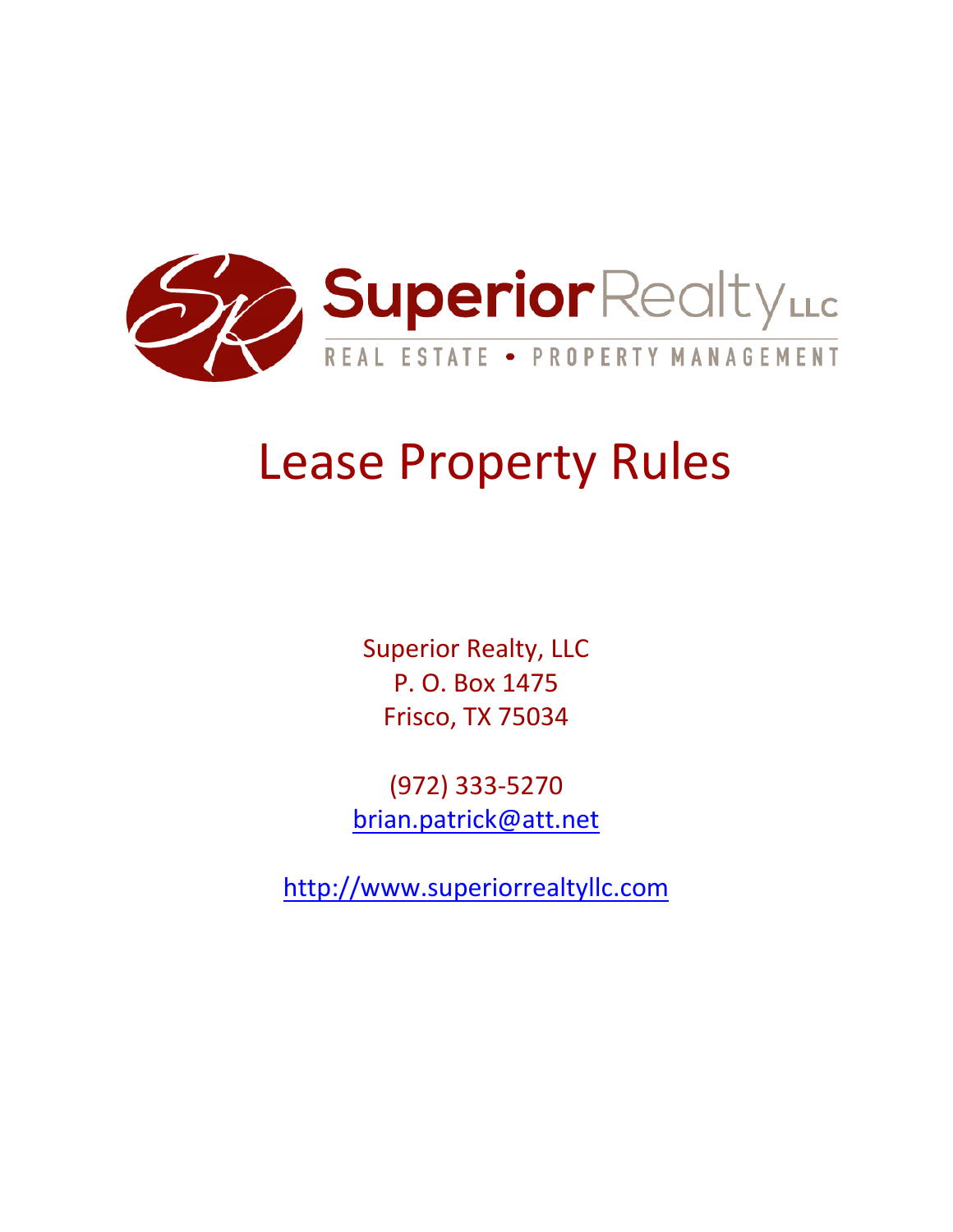## **Property Rules ‐ what's the big deal?**

By: Brian Patrick, Broker



You are looking for a home to lease, maybe because you are new in town and need a place to stay for a year until you are sure about a new job. Perhaps you have sold your home and aren't ready to buy, or you haven't worked long enough to save the money for a down payment on a home. Whatever the reason, leasing a home is your best solution instead of leasing from an apartment owner.

Texas Real Estate Companies have the ability to offer property leasing services to tenants. The terms of the right to occupy the property are covered in a Residential Lease that clearly specifies the duties and responsibilities of both the Landlord and the Tenant. This Memorandum is intended to outline the major responsibilities under the lease for the Landlord and the Tenant. The Tenant bears a number of general responsibilities that place a burden to maintain parts of the home and to take preventative measures to minimize damage to the home while it is occupied by the Tenant. The Landlord has the responsibility to maintain the property and keep it in good repair. Often, the Landlord will employ a professional Property Manager to perform the duties of the Landlord and communicate with the Tenant.

*The Residential Lease Agreement* ‐ The relationship between the Landlord (Owner or Property Manager) and the Tenant is established by the Residential Lease Agreement. Duties and responsibilities are clearly defined, and both the Property Manager and Tenant understand what their part is in the leasing of the property. The Landlord's duties are to inventory the property at the beginning of the agreement period, find a tenant, negotiate and execute the lease, collect the monthly lease, hold security deposits, and deal with any number of problems. The Property Manager is authorized by a Property Management Agreement to make repairs under certain conditions, to routinely check on the property, and in the event of a default or Breach by the Tenant, take action to evict a tenant who breaches a lease.

*Term* – The term of the lease is established in writing and sets the Commencement Date and the Expiration Date. The Tenant and Landlord must abide by the terms of the lease which allow the Tenant to occupy the property until the Expiration Date.

*Automatic Renewal and Notice of Expiration* – Unless the Tenant or Landlord provide notice before the Expiration Date (in accordance with the number of days specified in the lease), the lease will automaticlly renew. If either of them provide notice of non-renewal, then the lease will expire and the Tenant will be required to move from the property. Oral notice will not be sufficient under any circumstances.

*Rent* – The amount of rent cannot be changed during the original term of the lease, and may be changed or increased by the Landlord during any month‐to‐month renewal period by providing 30 days' notice.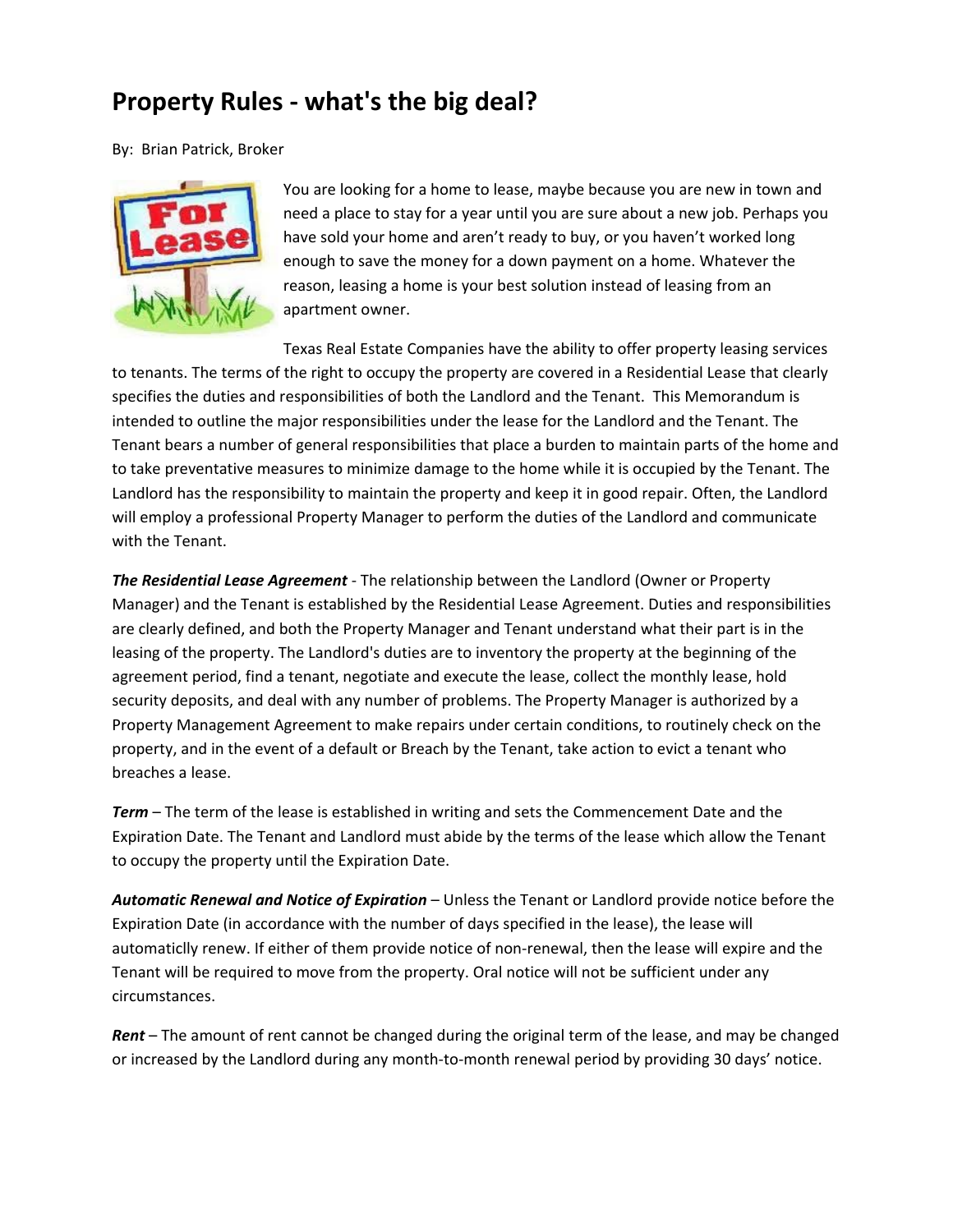**Payment** – The rent is due on or before the 3<sup>rd</sup> day of each month. For your convenience, the Landlord will allow you to deposit directly to his/her bank account. Rent can be deposited directly at any of the Landlord's branch location. Also, you may use your online bank's process to make your rental payment. Ask the landlord for his/her routing number and account number. You will need to make your deposit on or before the  $3<sup>rd</sup>$  day of the month you will avoid any late fees. If you choose to make your rental payments directly instead of using your own bank's online system, please let the Landlord know you plan to deposit your rent directly. Remember to put your name on the deposit slip so that it is processed by the Landlord correctly.

*Late Charges* – The lease agreement allows the Landlord to collect an initial late fee and a daily charge until the rent is paid. The amount of these charges are stated in the lease.

*Pets* – Unless otherwise permitted by a separate Pet Agreement, the Tenant may *not* keep any pet on the property. If the Tenant violates this provision of the lease, then serious consequences may arise, including the Landlord placing the Tenant in default of the lease which could lead to eviction and severe financial problems for the Tenant. If a Tenant has a pet, then a separate Pet Agreement

should be negotiated that allows the Tenant to have a pet on the property. The Lease does not permit any pets on the property, not even for one day, unless a Pet Agreement is in place.

*Security Deposit* – When you signed the lease, you agreed to pay a Security Deposit to the Landlord in addition to the first month's rent. This Security Deposit will be held by the Landlord during the term of the lease to cover any repairs for the home after the lease is completed. **The Residential Lease provides that the Tenant may not withhold payment of any portion of the last month's rent on grounds that the security deposit is security for unpaid rent.**  After the Tenant provides a valid forwarding address the Landlord will return the Security Deposit with a full accounting of any deductions for repairs or cleaning. It is important that the Tenant read the Residential Lease and understand this section dealing with the Security Deposit.

*Utilities* – The Tenant is responsible for establishing and paying for all utility service to the home. If the gas company requires someone to be in the home at the time the service is started, it is the Tenant's responsibility to be there to wait for the service technician.

*Use and Occupancy by Tenant* ‐ The Tenant and the Landlord agree on the terms desired for the lease and execute a Residential Lease Agreement. Only persons named in the lease may reside in the property, and the number of guests and the number of days they can stay in the property is established in the lease. The Tenant must comply with any of the rules of the Home Owners Association governing the property. There are also prohibitions in the lease that prevent the Tenant from uses that are not allowed by ordinance, law, insurance rules and regulations, or operate a business on the premises. The Tenant must keep the Landlord informed about any changes in Tenant's phone numbers or email address.



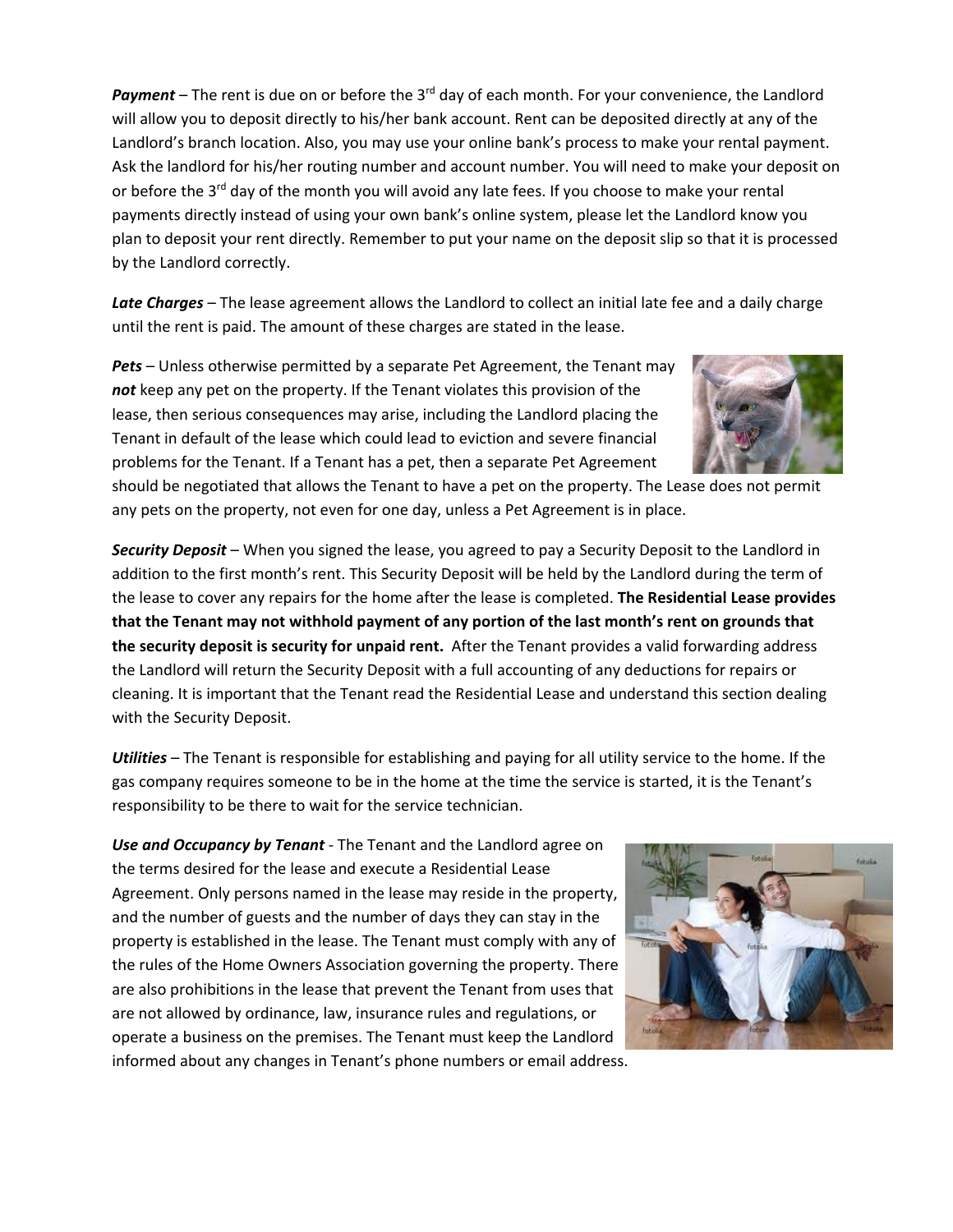Parking – There are restrictions in the lease about the Tenant parking vehicles on the property, and certain vehicles are prohibited. The lease allows no parking in the yard, obviously, and the Tenant is not allowed to park inoperative vehicles adjacent or in front of the property.

*Access by Landlord* – The Landlord may display a "For Sale" or "For Lease" sign on the property at any time during the lease or renewal period. The Landlord or a representative of the Landlord may enter the property at any time during reasonable hours without notice to make repairs or show the property to prospective tenants or buyers. The Landlord may also enter the property to take a survey of the property's condition, make emergency repairs, exercise a contractual or statutory lien, or leave written notices. During the last month or two of the lease (as agreed to by the Tenant and Landlord), the Landlord can place a key box on the property for REALTORS<sup>®</sup> to use in showing the property to prospective tenants or buyers. It is important to allow access during this time, and if you have a pet it must be placed in a kennel crate or removed during a showing.

*Move‐In Condition* – The Landlord and Tenant both work together to prepare the initial Inventory and Condition Form. This is an important step in the lease process because it establishes a "base line" of the property's condition and inventory of the property, such as appliances. At the termination of the lease, this same Report will be used to compare the condition of the property when it is returned to the Landlord. Repairs and other costs incurred by the Landlord to return the property to the same condition can be expensive and will be charged to the Tenant and deducted from the Security Deposit.

*Move‐Out Condition* – Once the lease ends, the Tenant must surrender the property to the Landlord in the same condition as when it was received, normal wear and tear excepted. The property has to be left in a clean condition free of all trash, debris and any personal property. The definitions of these terms are included in the lease. If any personal property is left in the property after the Move‐Out, the Landlord can dispose of it according to the lease. The Tenant may incur a cost for packing, removing, storing and selling any personal property.

*Property Maintenance* – The Tenant has General Responsibilities outlined in the lease. These General Responsibilities state that the Tenant must:

- Take all necessary precautions to prevent broken water pipes due to freezing and other causes, and this can typically include ( but is not limited to), opening cabinets in plumbing areas, allowing the faucets to drip slowly, and removing any hoses from outside hose bibs (faucets) and placing Styrofoam covers on outdoor faucets
- Water the foundation of the property at reasonable and appropriate times, including the use of the automatic sprinkler system and soaker hoses placed in an 18" parallel from the foundation.





Keep the property clean and sanitary, cleaning toilets and shower areas to keep them clean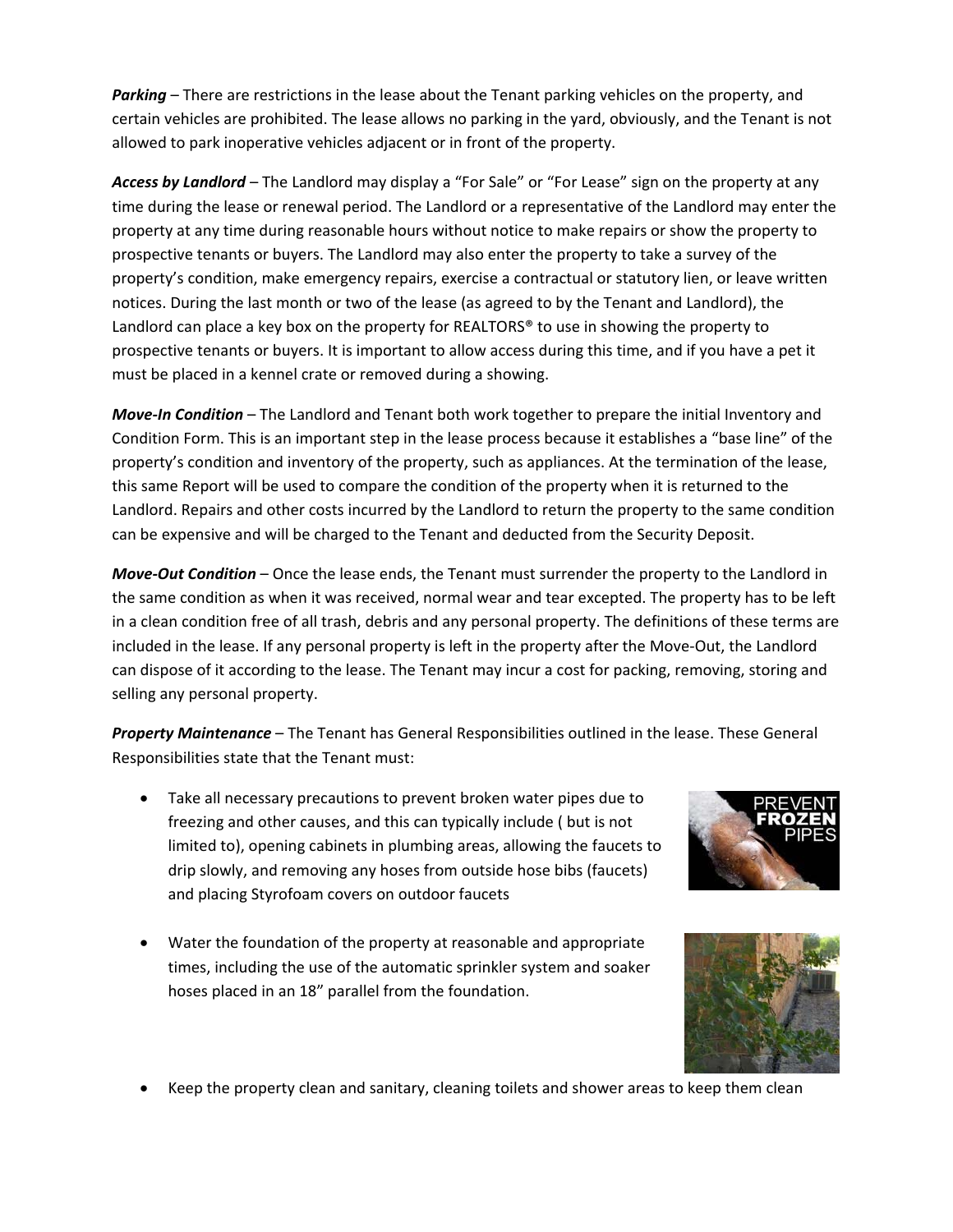- Promptly dispose of all garbage in appropriate receptacles
- Supply and change heating and air conditioning filters at least once a month, using the inexpensive type of filter that is made from fiberglass and light cardboard (the fiberglass panel filter)
- Supply and replace all light bulbs, fluorescent tubes, and batteries for smoke alarms and carbon monoxide detectors (of the same type and quality that are in the property at Commencement Date)
- Maintain appropriate chemicals in any on‐site pool, according to the Pool Addendum. This can be performed by a pool service company or the Tenant. It is important to administer the chemicals properly because improper application can cause serious damage to the pool surface.
- Take action to promptly eliminate any dangerous condition on the property
- Replace any lost keys or garage door opener remotes
- Pay any periodic, preventative or additional extermination costs desired by Tenant
- Remove any standing water, and notify the Landlord of any water penetration into the home immediately. Damage can be minimized if quick action is taken to remove the water, and it also eliminates the chance that black mold will form in the home.
- Know the location and operation of the main water cut-off valve and electric breakers and how to switch the valve or breakers off at appropriate times to mitigate any potential damages









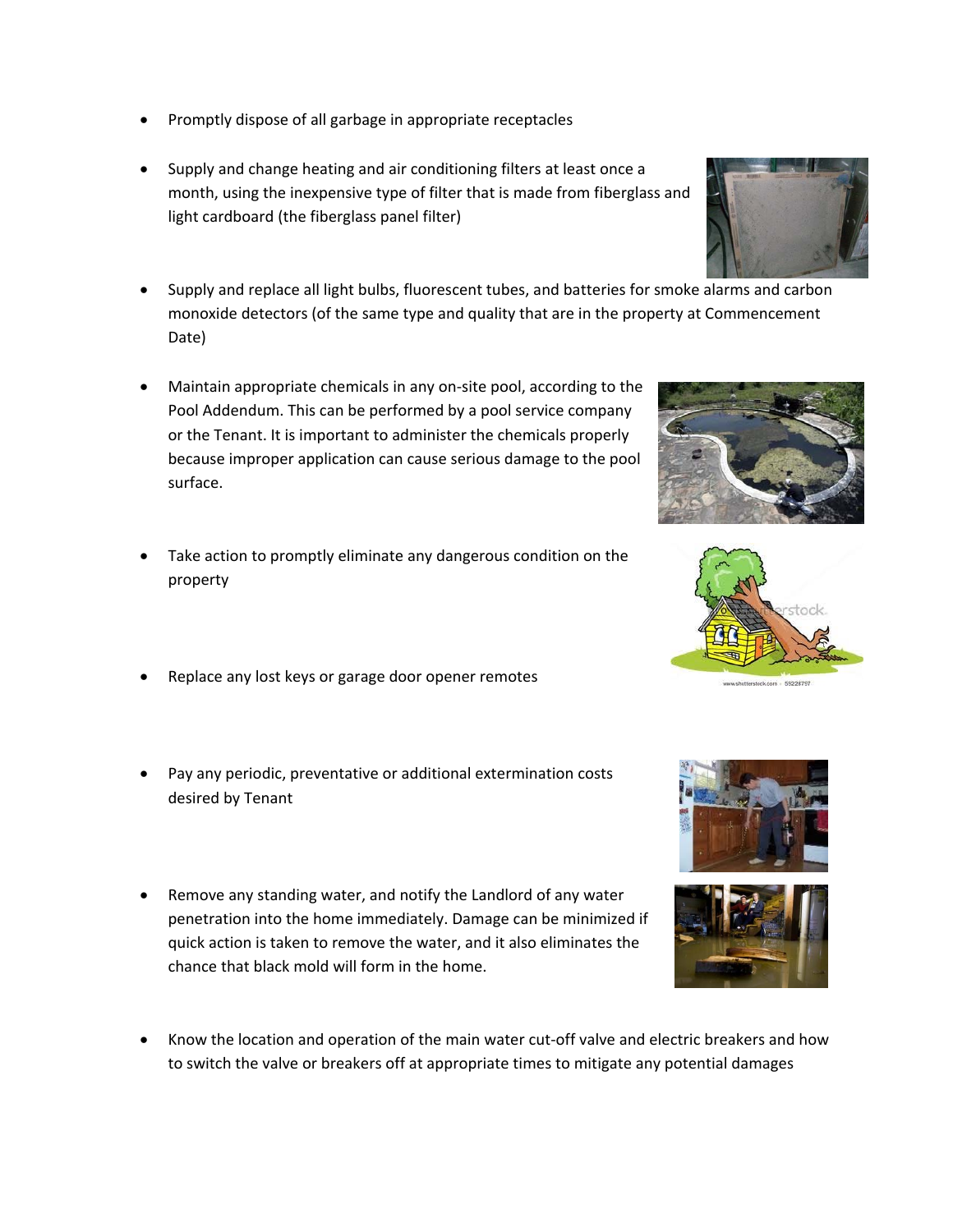Yard Maintenance

 Mow, edge and weed trim the front and back yard at Tenant's expense on a regular basis, but no less than every other week. Apply fertilizer and week control to prevent infestation of weeds and to maintain a healthy lawn. If you do it yourself, keep your receipts for review by Landlord.



- Water the yard at least twice per week unless otherwise prohibited by ordinance and/or community water restrictions.
- If only allowed to water the lawn one day per week, set the sprinklers to water twice on that day according to city‐allowed scheduled.
- Use soaker hoses 18" from the foundation to ensure that the foundation is protected from drought conditions.

## **Other**

 *Notify the Landlord, in writing, of all needed repairs. This accomplishes two things: Any repairs will be taken care of immediately (or within 7 days if repairs cannot be accomplished immediately), and additional damage will be prevented. Please request maintenance on the property using the company's website at* http://www.superiorrealtyllc.com.

The Tenant must read and understand these General Responsibilities, and ask the Landlord for clarification if any of these General Responsibilities are not understood.

*Prohibitions* – If Tenant installs any fixtures on the Property, authorized or unauthorized, such as additional smoke alarms, lights or ceiling fans, such property will become property of the Landlord. Except as permitted by law, the lease or in writing by Landlord, the Tenant may not:

- Remove any part of the property or Landlord's personal property from the property
- Remove, change or rekey any lock. The Landlord or Property Manager may need to access the home for emergency repairs, showing to prospective buyers or tenants, or to appraisers.
- Make holes in the woodwork, floors, or walls, except that a reasonable number of small nails may be used to hang pictures in the sheetrock and grooves in paneling.
- Permit any water furniture on the property. The weight of a king size waterbed is more than the weight of a small Volkswagen vehicle, and could damage the home's flooring or framing.
- Install additional phone or video cables, outlets, antennas, satellite receivers or alarm systems. If the Tenant needs to install additional cables, obtain the Landlord's written permission first.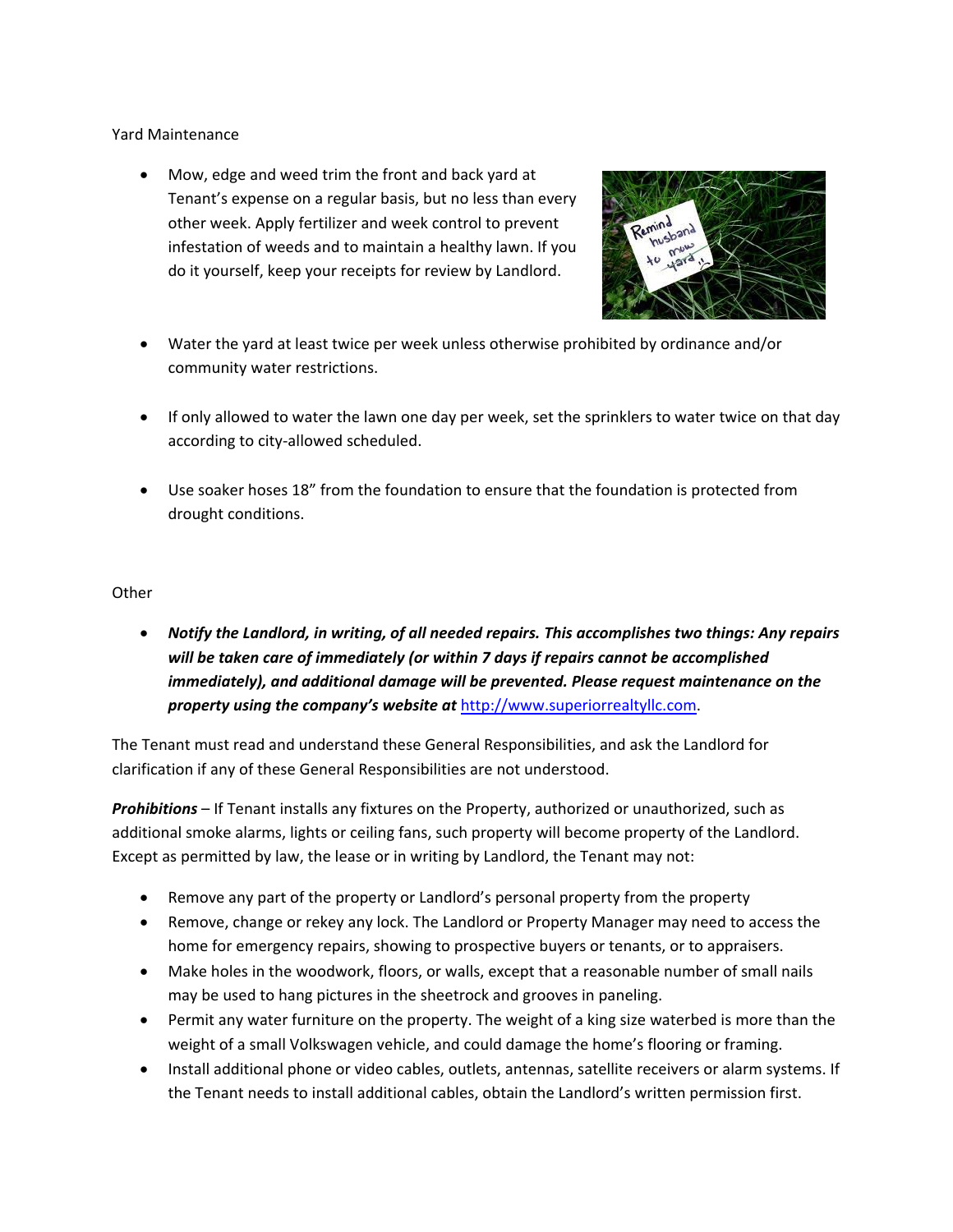- Alter, replace or remove flooring material, paint or wallpaper. Painting may be allowed, but only with the Landlord's prior written permission.
- Install, change, or remove any fixture, appliance or non-real property listed in the lease
- Keep or permit any material or item on the property which causes any liability or fire and extended insurance coverage
- Dispose of any environmentally detrimental substance (such as motor oil or antifreeze)
- Cause any lien to be placed on the property

*Failure to Maintain* – If Tenant fails to maintain the property; Tenant must reimburse Landlord for any reasonable cost incurred by Landlord to correct the problem. This includes any landscaping costs paid by the Landlord to bring the property to proper standards of lawn care.

*Repairs* – All repair requests have to be made in writing to the Landlord or Property Manager using the email procedure on the company's website at http://www.superiorrealtyllc.com. If Tenant is delinquent in rent, Landlord is not obligated to make the repair. The lease contains very specific language dealing with repair issues, so the Tenant is advised to read this section carefully to understand how repairs are dealt with. Generally, unless the Tenant causes the damage or condition that needs to be repaired, then the Landlord will



pay to make the repairs. For example, if the Tenant puts something in a toilet that causes a plumbing blockage, then the Tenant will be responsible for the cost of a plumbing call to clear the sewer drain line. The Landlord may make and pay for repairs to make the property habitable, but if the damage was caused by the Tenant the Landlord will invoice the Tenant for the reimbursement. If the Tenant fails to pay for the reimbursement, the lease allows the Landlord to apply rents paid by the Tenant to the repair reimbursement, thus creating a balance of unpaid rent that can be enforced through eviction or other remedies.

*Security Devices* – Locks or other security devices will be rekeyed by Landlord within 7 days after the commencement of the lease. Any other requests for lock rekeying will be paid by Tenant.

*Smoke Detectors* – The Tenant may not disconnect or damage any smoke detector or remove a battery without replacing it immediately with a working battery.

Liability – Unless caused by Landlord, Landlord is not liable to Tenant for any damages, injuries, etc. caused by any reason such as fire or flood or other casualty losses. Tenant will promptly reimburse Landlord for any loss caused by Tenant, Tenant's guests, any occupants or pets.

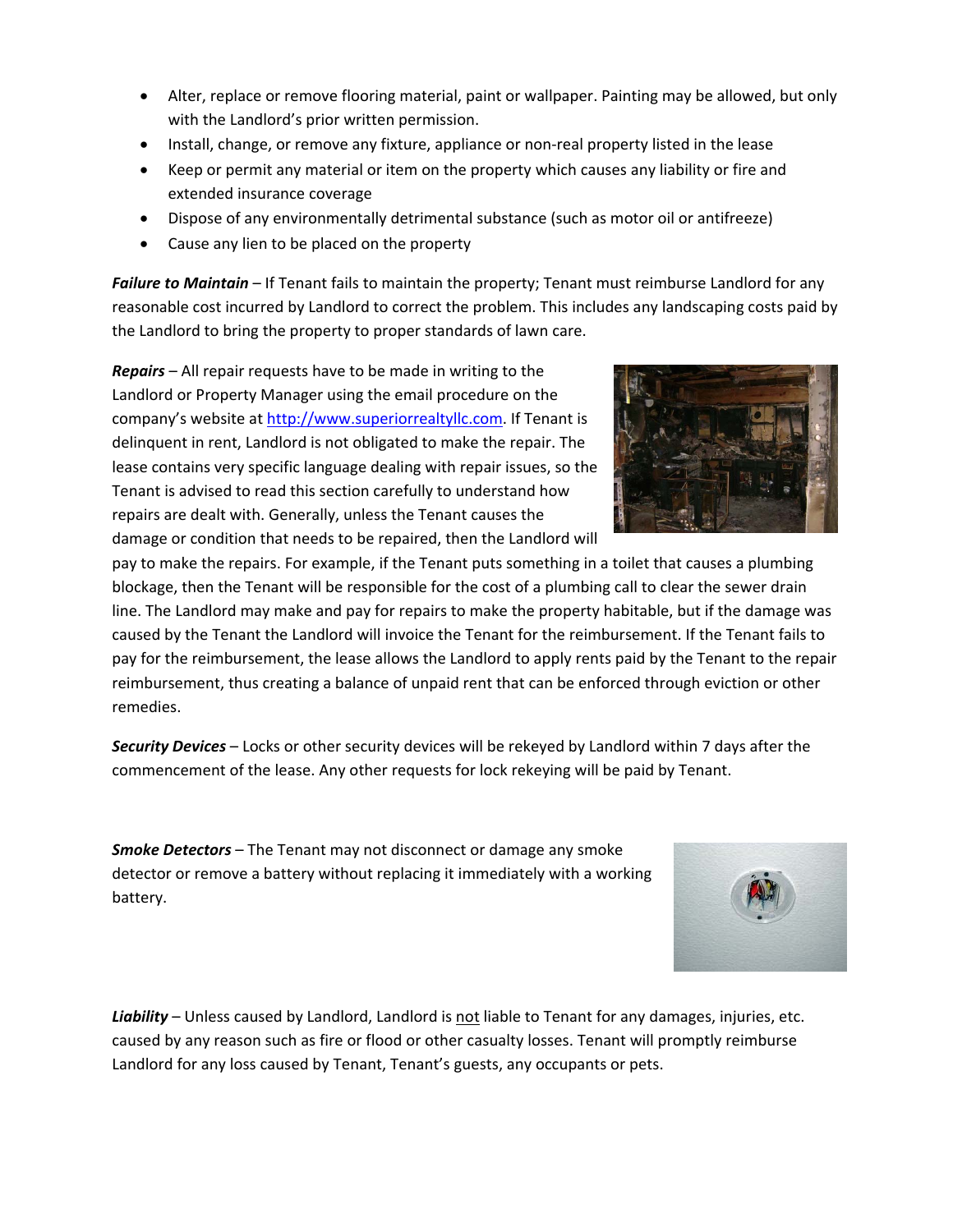*Holdover* – If Tenant fails to vacate the property at the end of the lease, Tenant will pay Landlord rent equal to three times the monthly rent, calculated on a daily basis.

*Residential Landlord's Lien* – The Landlord will have a lien for unpaid rent against all nonexempt property owned by Tenant and that is in the property, and Landlord may seize said property if Tenant fails to pay rent.



*Subordination* – The lease is subordinate to any other lien, such as the Landlord's mortgage. Subordination also exists where there is a Home Owners' Association and the rules of the community.

*Casualty Loss* – In the event of a casualty loss to the property, the Landlord will receive all insurance proceeds. The Tenant should have renter's insurance to protect his or her possessions.

*Default* – Both the Landlord and Tenant can be placed in default of the lease. If the Landlord fails to comply with the lease, the Tenant can seek any relief provided by law. If the Tenant doesn't pay any amounts due under the lease or otherwise fails to comply with the lease, the Landlord has several onerous remedies, including terminating the Tenant's right to occupy the property, acceleration of all rents due under the lease, exercising a landlord's lien and seizing property, or making the Tenant liable for all releasing costs, repairing the property, eviction costs, collection costs or any other recovery to which the Landlord is entitled to by law. In Texas, the property laws favor the Landlord and an eviction action can be achieved by the Landlord quickly.

*Early Termination* – In some cases the Tenant may terminate the lease early under special circumstances allowed to military veterans, or victims of family violence, or sexual assault or abuse. In other cases where a Tenant desires to terminate the lease early, the lease may provide a means for the Tenant to do so. A Replacement Tenant is subject to the Landlord's approval, and a fee of 85% of one month's rent may be charged to the Tenant.



*Accounting* – Superior Realty maintains a trust account for Landlord and Tenant funds, and keeps an accounts receivable and invoicing system to track rental charges and Tenant payments. It is essential to maintain good records on the property. The Trust account held by the Property Manager is used to hold security deposits, tenant lease payments, and to disburse funds to the Landlord and Property Manager for various purposes. Typically, the only disbursements

are for repairs, management fees and commissions to the Property Manager, and distributions to the Landlord for each month's net income after commissions, fees and repairs are paid.